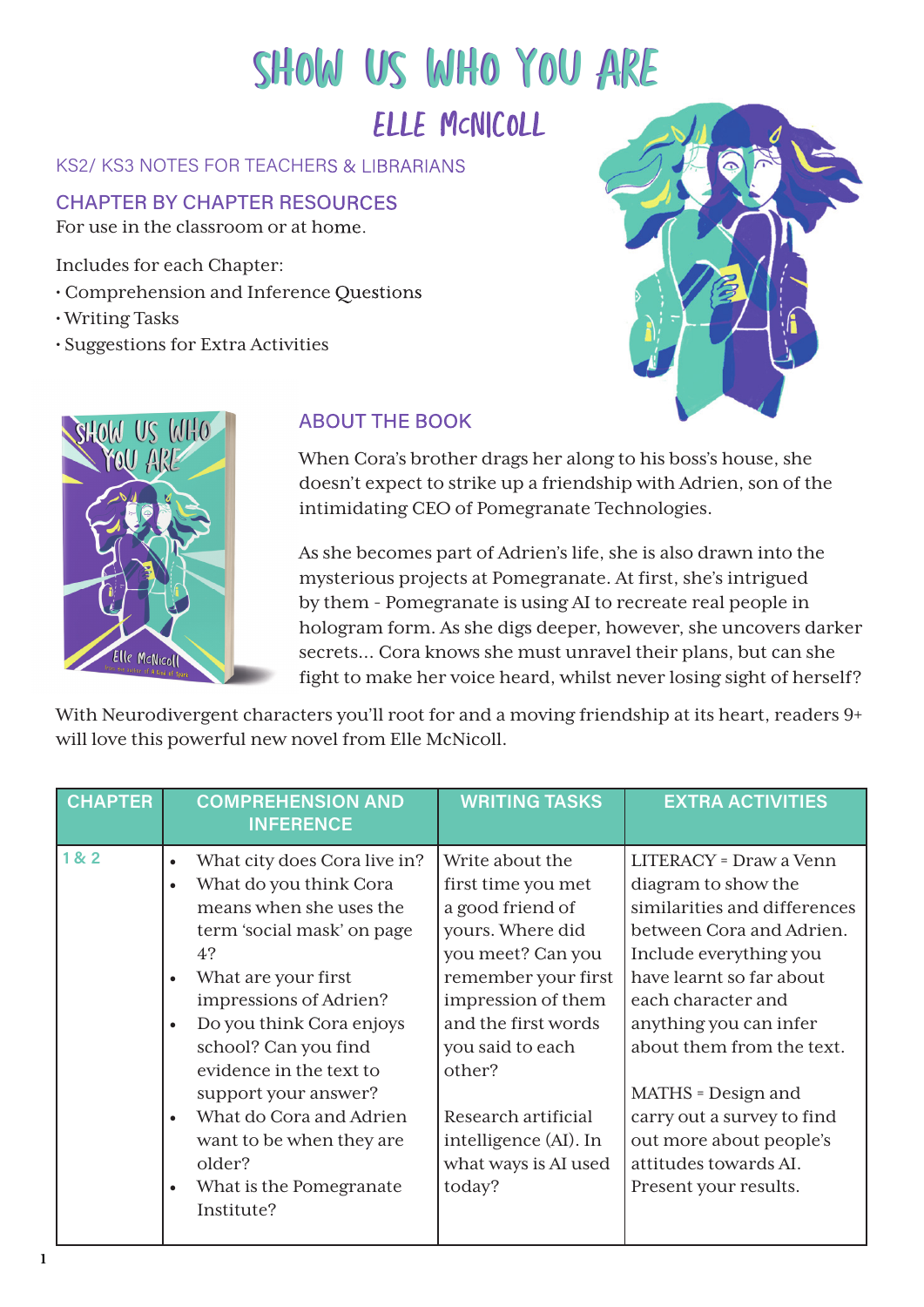|                           | What does the term<br>$\bullet$<br>'artificial intelligence'<br>mean?<br>Why does Magnus want<br>$\bullet$<br>to interview Cora?<br>Cora thinks that what<br>$\bullet$<br>they do at Pomegranate<br>might be 'the most<br>wonderful idea in the<br>world.' Why might she<br>think this? Do you agree?                                                                                                                                                                                                                                                                                                                                                                                                                                                                     | How might it be used<br>in the future? Write a<br>report exploring the<br>pros and cons of AI.                                                                                                                   | DT/LITERACY = Design an<br>AI device that you think<br>would be useful. What<br>task will it perform? What<br>will it look like? Write an<br>advert for your device.                                                                                                                                                                                                                                                                                                                                                                                                                                                                                                                                                                                                                                                                                                                                                |
|---------------------------|---------------------------------------------------------------------------------------------------------------------------------------------------------------------------------------------------------------------------------------------------------------------------------------------------------------------------------------------------------------------------------------------------------------------------------------------------------------------------------------------------------------------------------------------------------------------------------------------------------------------------------------------------------------------------------------------------------------------------------------------------------------------------|------------------------------------------------------------------------------------------------------------------------------------------------------------------------------------------------------------------|---------------------------------------------------------------------------------------------------------------------------------------------------------------------------------------------------------------------------------------------------------------------------------------------------------------------------------------------------------------------------------------------------------------------------------------------------------------------------------------------------------------------------------------------------------------------------------------------------------------------------------------------------------------------------------------------------------------------------------------------------------------------------------------------------------------------------------------------------------------------------------------------------------------------|
| 3 & 4<br>$\boldsymbol{2}$ | What is an 'investigative<br>$\bullet$<br>journalist'?<br>Why doesn't Mr Ramsay<br>$\bullet$<br>choose Cora for the<br>school newspaper<br>editorial team? Do you<br>think his decision is fair?<br>What do you think Cora<br>$\bullet$<br>means when she says, 'I<br>feel like people read me<br>all wrong' on page 25?<br>When does Cora feel<br>$\bullet$<br>best able to express her<br>feelings?<br>How does Cora feel<br>about social situations?<br>Can you find evidence<br>in the text on page 31 to<br>support your answer?<br>Cora describes<br>$\bullet$<br>Mr Hawkins as<br>'intimidating'. Can you<br>explain what this word<br>means?<br>Why does Cora like dogs?<br>$\bullet$<br>How does Adrien feel<br>$\bullet$<br>about the Pomegranate<br>Institute? | Write a letter from<br>the point of view<br>of Cora to her best<br>friend Zoe (who has<br>recently moved to<br>Australia). You could<br>tell Zoe what's been<br>going on both in<br>school and out of<br>school. | LITERACY/PSHE = Draw<br>a picture of Cora on a<br>large sheet of paper. On<br>one side, begin a list of<br>her strengths (the things<br>she is good at). On the<br>other side, begin to list her<br>challenges (the things she<br>finds difficult). Continue<br>adding to your lists as you<br>read on and get to know<br>Cora better.<br>LITERACY = What do you<br>imagine the Pomegranate<br>Institute will be like?<br>Create a mind map of<br>things you think Cora will<br>see when she gets there.<br>LITERACY/MATHS =<br>Create an emotions graph<br>to keep a record of your<br>emotional responses to<br>the book as you continue<br>reading. Label your y axis<br>'Intensity of emotion' and<br>your x axis 'Time'. You<br>can write events in the<br>book below the x axis,<br>plot the intensity of your<br>emotional responses on<br>the graph and label the<br>emotions you feel above<br>each point. |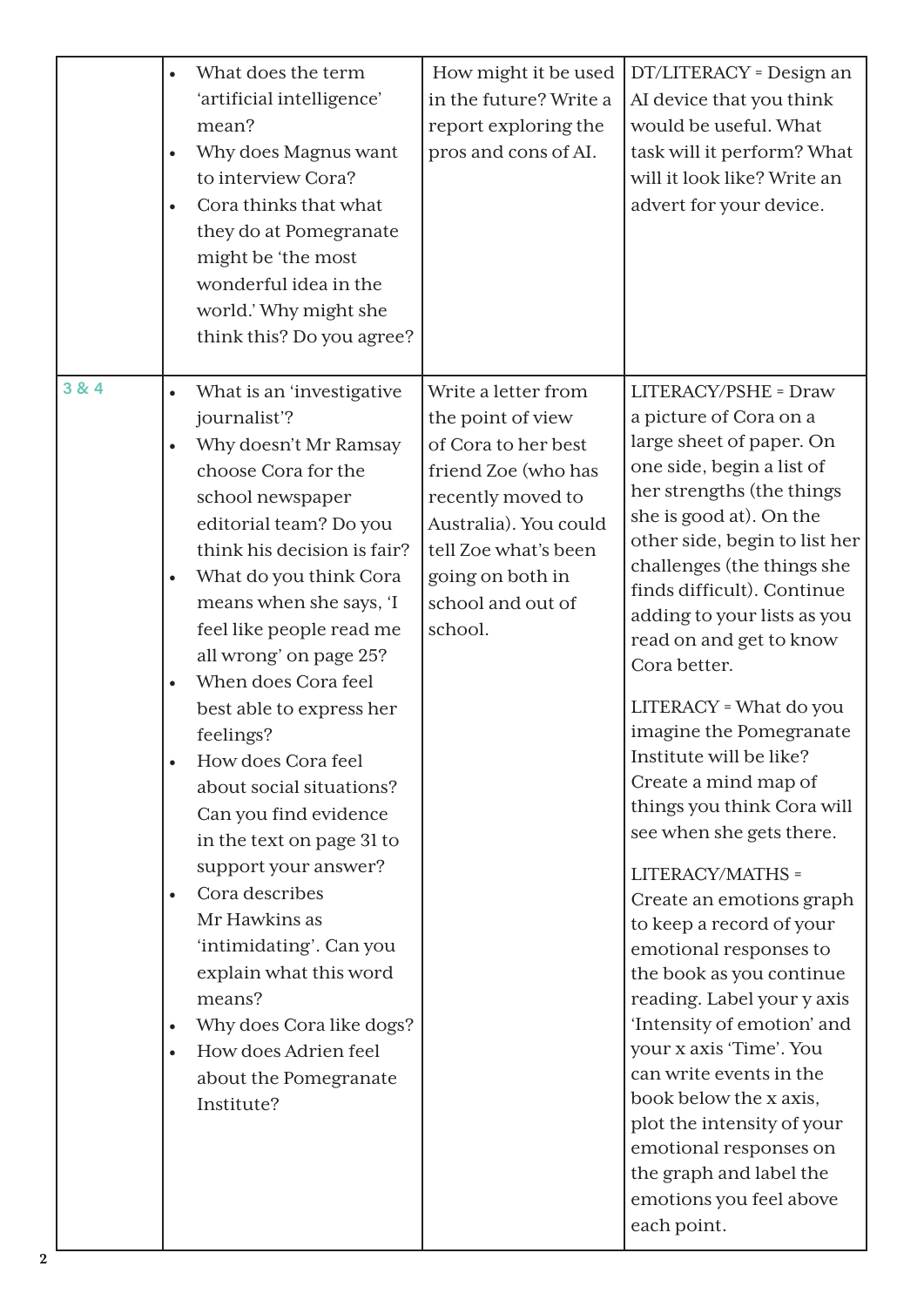| 5 & 6 | $\bullet$ | What are your first         | After looking around   | ART/DESIGN = Draw and       |
|-------|-----------|-----------------------------|------------------------|-----------------------------|
|       |           | impressions of Dr Gold?     | the Pomegranate        | label a diagram of the      |
|       | $\bullet$ | How does Cora feel          | Institute, Cora        | Pomegranate Institute.      |
|       |           | about Dr Gold?              | says, 'My mind         | Include a brief description |
|       | $\bullet$ | Can you describe the        | is a labyrinth of      | of each room and its        |
|       |           | Peace Garden?               | questions'. What       | purpose.                    |
|       | $\bullet$ | What do you think Cora      | questions do you       |                             |
|       |           | means when she says, 'A     | have about the         | PSHE = Find out what the    |
|       |           | room like this is perfect   | Pomegranate            | term 'neurodivergent'       |
|       |           | for someone like me'?       | Institute and the      | means. How does this        |
|       | $\bullet$ | Which room in The           | work that is done      | relate to Cora and Adrien?  |
|       |           | Pomegranate Institute is    | there? Write a list    |                             |
|       |           | your favourite?             | of questions of your   |                             |
|       | $\bullet$ | Do you think it's           | own.                   |                             |
|       |           | possible to 'upload'        |                        |                             |
|       |           | somebody's 'brain, soul     |                        |                             |
|       |           | and personality' to a       |                        |                             |
|       |           | computer?                   |                        |                             |
|       | $\bullet$ | What do you think           |                        |                             |
|       |           | the phrase 'digital         |                        |                             |
|       |           | immortality' means?         |                        |                             |
|       | $\bullet$ | Do you think this book is   |                        |                             |
|       |           | set in the past, present or |                        |                             |
|       |           | future? Give reasons for    |                        |                             |
|       |           | your answer.                |                        |                             |
|       |           | Why do you think            |                        |                             |
|       |           | Gregory doesn't want to     |                        |                             |
|       |           | answer when Cora asks,      |                        |                             |
|       |           | 'what's ADHD like?'         |                        |                             |
| 7 & 8 | $\bullet$ | Why is Cora so excited      | On page 89, Cora       | PSHE = Write a set of       |
|       |           | about going back to the     | explains that          | ground rules and tips for   |
|       |           | Pomegranate Institute?      | she experiences        | working well in a group.    |
|       | $\bullet$ | How does Rebecca speak      | 'heightened senses'.   | How can you make sure       |
|       |           | to Cora? (Page 61)          | Write a senses poem.   | that everyone is included?  |
|       | $\bullet$ | Why doesn't Cora enjoy      | Begin by thinking of   |                             |
|       |           | group work? (Page 62)       | your favourite sights, | GEOGRAPHY = On page         |
|       | $\bullet$ | What are the rules about    | smells, tastes, sounds | 90, Cora says, 'some places |
|       |           | how to speak to the         | and things to touch.   | in London they're like      |
|       |           | Grams?                      | Now, write one         | sensory feasts'. Go on a    |
|       | $\bullet$ | What are emotions? Do       | verse for each sense.  | sensory walk of your local  |
|       |           | you think it's possible     | Describe your          | area. Notice how your       |
|       |           | for a hologram to have      | favourite things using | senses are stimulated in    |
|       |           | emotions?                   | descriptive language   | different locations.        |
|       |           |                             |                        |                             |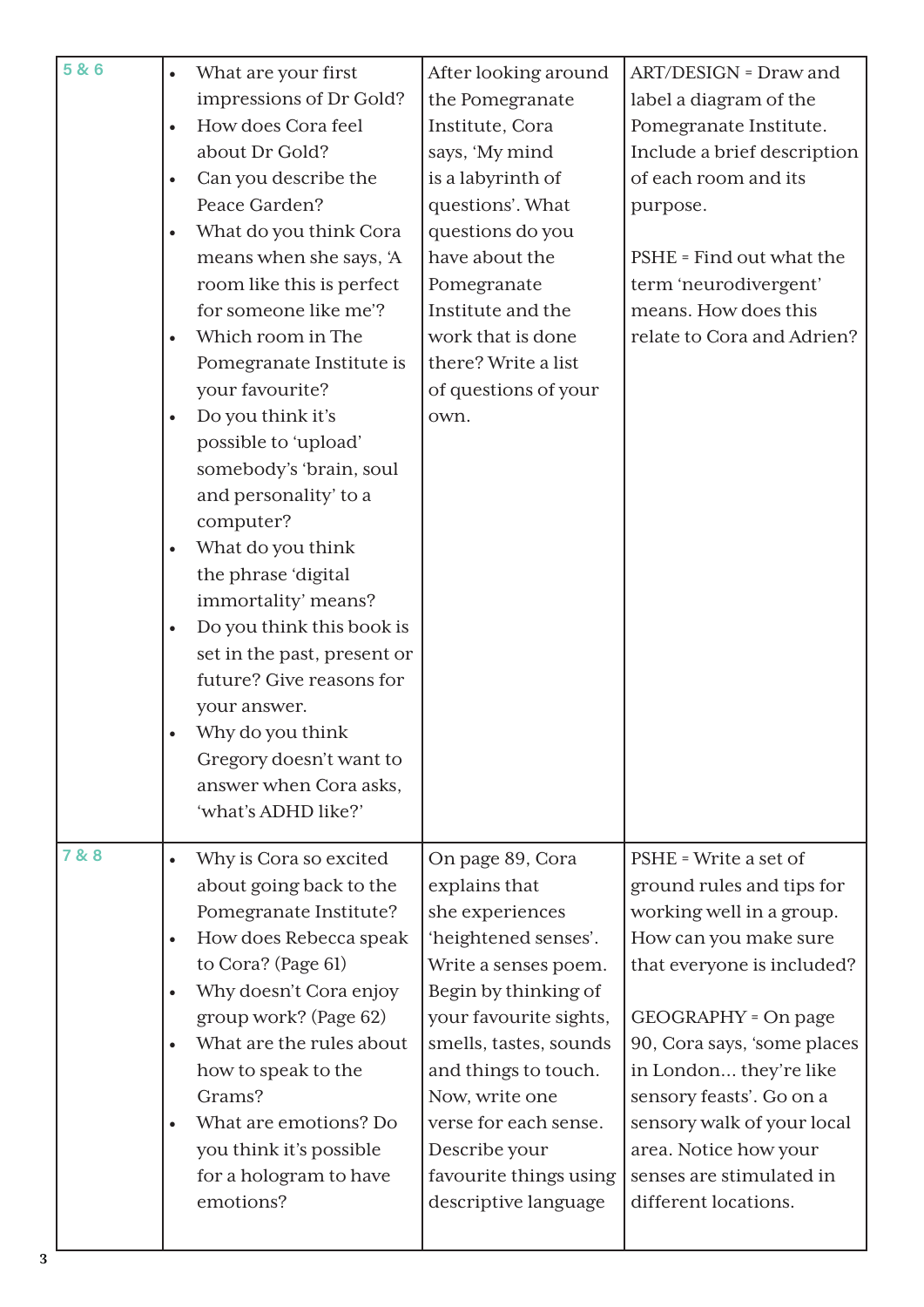|        | Can you describe what<br>$\bullet$<br>the Della Lacy Gram<br>looks like?<br>Would you like to meet<br>a celebrity hologram?<br>It not, why not? If so,<br>which celebrity would<br>you like to meet and<br>why?<br>How does Cora feel<br>in the car on the<br>journey home from the<br>Pomegranate Institute?<br>(Page 73)<br>Why doesn't Adrien go<br>to school? What does his<br>dad think about this?<br>Why does Cora<br>sometimes get 'mad' at<br>herself? (Page 91)                                                                                             | such as adjectives,<br>similes and<br>metaphors.                 | Mark your observations<br>on a map. Are there<br>any locations you think<br>Cora would love to visit?<br>Are there any that you<br>think she might find<br>overwhelming?<br>PSHE/ART + DESIGN =<br>Discuss the meaning of the<br>terms 'burned out' and<br>'overstimulated'. Design a<br>space (it could be a room<br>or a garden) that would<br>help somebody who was<br>feeling burned out or<br>overstimulated.                                                          |
|--------|-----------------------------------------------------------------------------------------------------------------------------------------------------------------------------------------------------------------------------------------------------------------------------------------------------------------------------------------------------------------------------------------------------------------------------------------------------------------------------------------------------------------------------------------------------------------------|------------------------------------------------------------------|-----------------------------------------------------------------------------------------------------------------------------------------------------------------------------------------------------------------------------------------------------------------------------------------------------------------------------------------------------------------------------------------------------------------------------------------------------------------------------|
| 9 & 10 | What does Rebecca tell<br>$\bullet$<br>Mr Ramsey about the<br>project?<br>How does Cora feel<br>about this? What does<br>she say?<br>What is Adrien's special<br>$\bullet$<br>interest?<br>What is the 'Turing Test'?<br>$\bullet$<br>How does Adrien know<br>that Cora is 'burning<br>out'? How does he<br>support her?<br>What does Cora learn<br>about Noma?<br>What does the word<br>'sentient' mean? (Page<br>113)<br>In his speech on page<br>$\bullet$<br>113, Mr Hawkins refers to<br>some of the objections he<br>expects people to have<br>about the Grams. | Research Alan Turing<br>and write a fact file<br>page about him. | LITERACY/PSHE = How<br>could Cora respond to<br>Rebecca's behaviour?<br>What do you think she<br>should do? Write a letter<br>to Cora giving support<br>and advice.<br>PSHE = Compile a<br>list of well-known<br>neurodivergent people.<br>What are their skills and<br>achievements? You could<br>create your own portrait<br>gallery like the one on<br>page 103.<br>PSHE = Discuss how you<br>could support a friend<br>who is feeling burned out<br>and overstimulated. |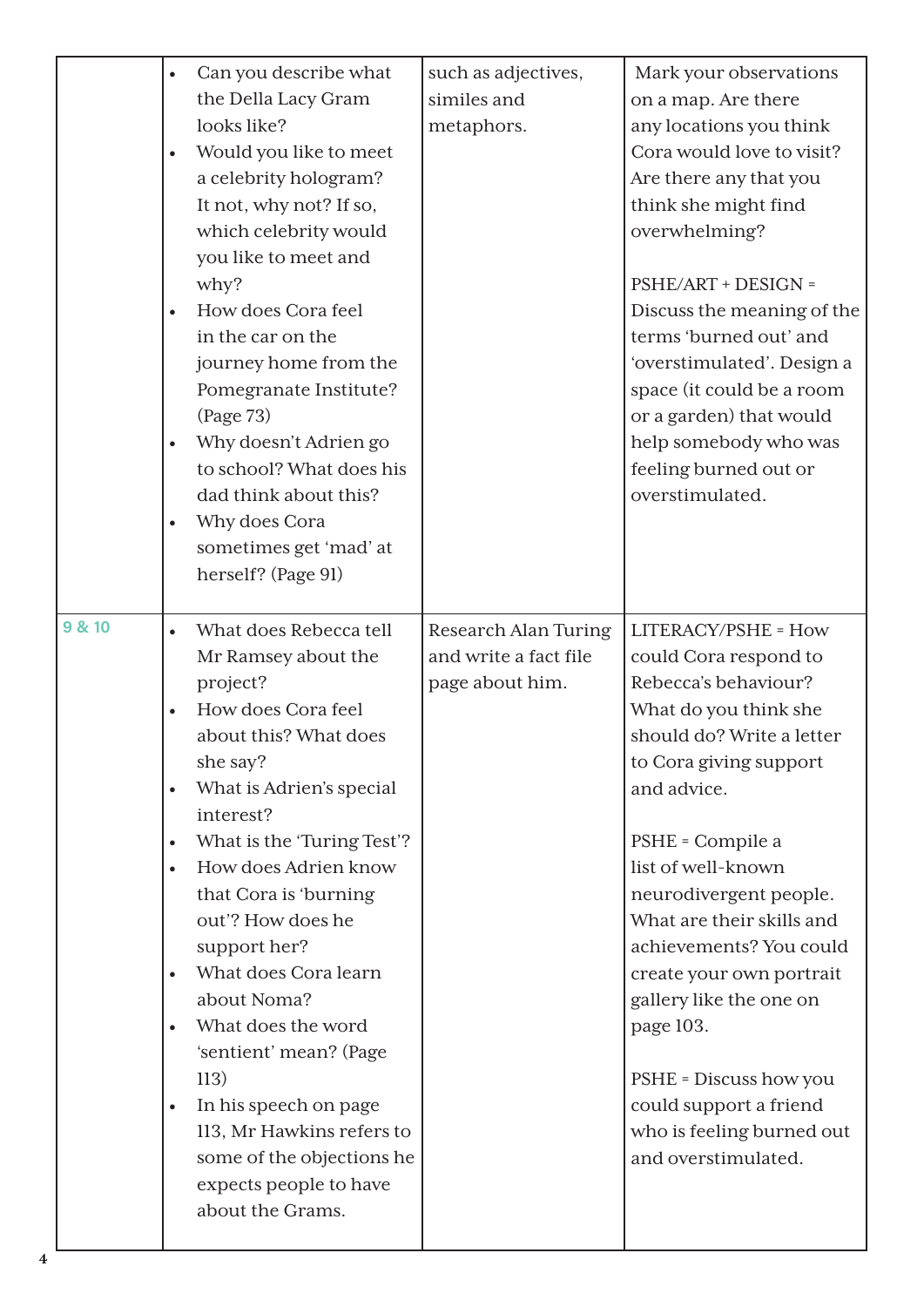|         | What objections does he<br>refer to? How does he argue<br>against these objections?<br>In her speech, Dr Gold<br>says, 'we will change<br>the world.' In what<br>ways do you think the<br>Pomegranate Institute<br>will change the world?                                                                                                                                                                                                                                                                                                                                                                                                                          |                                                                                                                                                                                                            | LITERACY/ART = Imagine<br>you work for the<br>Pomegranate Institute's<br>advertising department.<br>Design a logo and slogan<br>for the Pomegranate<br>Institute. Write a radio<br>or TV advert persuading<br>people to visit the<br>Pomegranate Institute.<br>PHILOSOPHY/ETHICS<br><b>DISCUSSION = Should AI</b><br>devices have rights and<br>freedoms?                                                                                                                                                                                                                                                                |
|---------|--------------------------------------------------------------------------------------------------------------------------------------------------------------------------------------------------------------------------------------------------------------------------------------------------------------------------------------------------------------------------------------------------------------------------------------------------------------------------------------------------------------------------------------------------------------------------------------------------------------------------------------------------------------------|------------------------------------------------------------------------------------------------------------------------------------------------------------------------------------------------------------|--------------------------------------------------------------------------------------------------------------------------------------------------------------------------------------------------------------------------------------------------------------------------------------------------------------------------------------------------------------------------------------------------------------------------------------------------------------------------------------------------------------------------------------------------------------------------------------------------------------------------|
| 11 & 12 | What does Cora feel she<br>has in common with Dr<br>Gold?<br>What reasons does Dr<br>Gold give for wanting to<br>interview Cora?<br>What advice does the real<br>Noma give Cora?<br>Cora says she has been<br>changing her mind 'over<br>and over again' about<br>going to the disco. What<br>are her reasons to go and<br>what are her reasons not<br>to go?<br>What 'corny dance<br>moves' do Adrien and<br>Cora perform at the<br>disco?<br>How does Cora feel as<br>she dances with Adrien?<br>How do the other<br>$\bullet$<br>students at the disco<br>react to Adrien and<br>Cora's dancing?<br>What do you think Cora<br>$\bullet$<br>means when she says, | Write a character<br>description of Adrien.<br>Include information<br>about his hobbies,<br>interests, skills,<br>aspirations and<br>personality.<br>Write a paragraph<br>that begins: 'A good<br>friend'. | DANCE/PSHE = Put on<br>some party music and<br>make up or learn a fun<br>dance together. Finish<br>with a class conga! How<br>does it feel when the<br>whole class is enjoying<br>music and dancing<br>together?<br>MUSIC = Create a playlist<br>of songs that help you to<br>feel free and happy (just<br>as Cora and Adrien feel at<br>the disco).<br>LITERACY/PSHE = Draw<br>the outline of a star. On<br>the inside, write down<br>the things you like about<br>yourself and the things<br>that make you unique.<br>What makes you, you?<br>PSHE = What are the<br>characteristics of a good,<br>healthy friendship? |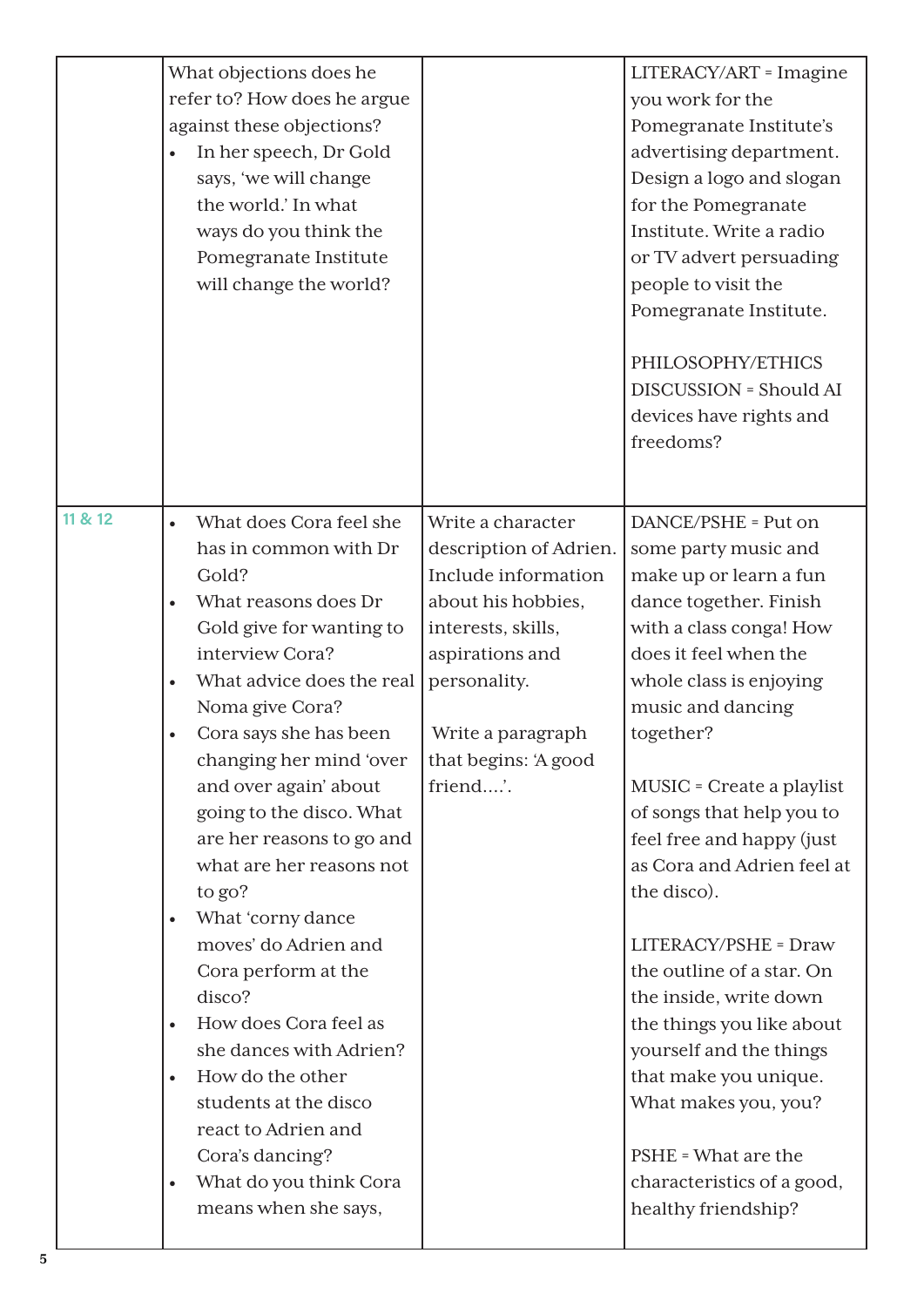|              | 'they don't have what we<br>have' on page 125?<br>Can you think of 5 words<br>$\bullet$<br>to describe Adrien's<br>character?                                                                                                                                                                                                                                                                                                                                                                                                                                                                                                                         |                                                                                                                                                                                                                                                                                                                 | Discuss as a group. Can<br>you come up with 8 words<br>to describe a healthy<br>friendship?<br>ART = Cora and Adrien<br>link pinkie fingers. Create<br>a piece of art based on this<br>gesture. You might want<br>to include some of the<br>friendship words from<br>the activity above in your<br>piece of art. What will you<br>name your artwork?     |
|--------------|-------------------------------------------------------------------------------------------------------------------------------------------------------------------------------------------------------------------------------------------------------------------------------------------------------------------------------------------------------------------------------------------------------------------------------------------------------------------------------------------------------------------------------------------------------------------------------------------------------------------------------------------------------|-----------------------------------------------------------------------------------------------------------------------------------------------------------------------------------------------------------------------------------------------------------------------------------------------------------------|----------------------------------------------------------------------------------------------------------------------------------------------------------------------------------------------------------------------------------------------------------------------------------------------------------------------------------------------------------|
| 13 & 14<br>6 | What word does Adrien<br>$\bullet$<br>use to describe the<br>Grams on page 138?<br>On page 138, Adrien asks<br>$\bullet$<br>Cora if she'd like a Gram<br>made of her. What does<br>she say? Would you want<br>a Gram made of you?<br>What happens to Adrien?<br>$\bullet$<br>How did you feel after<br>$\bullet$<br>reading chapter 13?<br>What does Dr Gold tell<br>$\bullet$<br>Cora?<br>What are your thoughts<br>$\bullet$<br>about Dr Gold? What<br>do you think Dr Gold's<br>motivations are?<br>What do you think<br>$\bullet$<br>Adrien would want Cora<br>to do?<br>Did anything you read in<br>$\bullet$<br>these chapters surprise<br>you? | Cora has to decide<br>whether to do<br>the interview at<br>the Pomegranate<br>Institute or not. Put<br>yourself in Cora's<br>position and write<br>down the pros and<br>cons of doing the<br>interview. Then put<br>a star by the reasons<br>you think influence<br>Cora the most as she<br>makes her decision. | LITERACY = When you<br>have read to the end of<br>Chapter Thirteen, think<br>about what might happen<br>next in the story. Write<br>down your predictions<br>and keep them to look<br>back on when you have<br>finished the book.<br>DRAMA = Role play a<br>conversation between<br>Dad and Gregor. What are<br>their feelings, worries and<br>concerns? |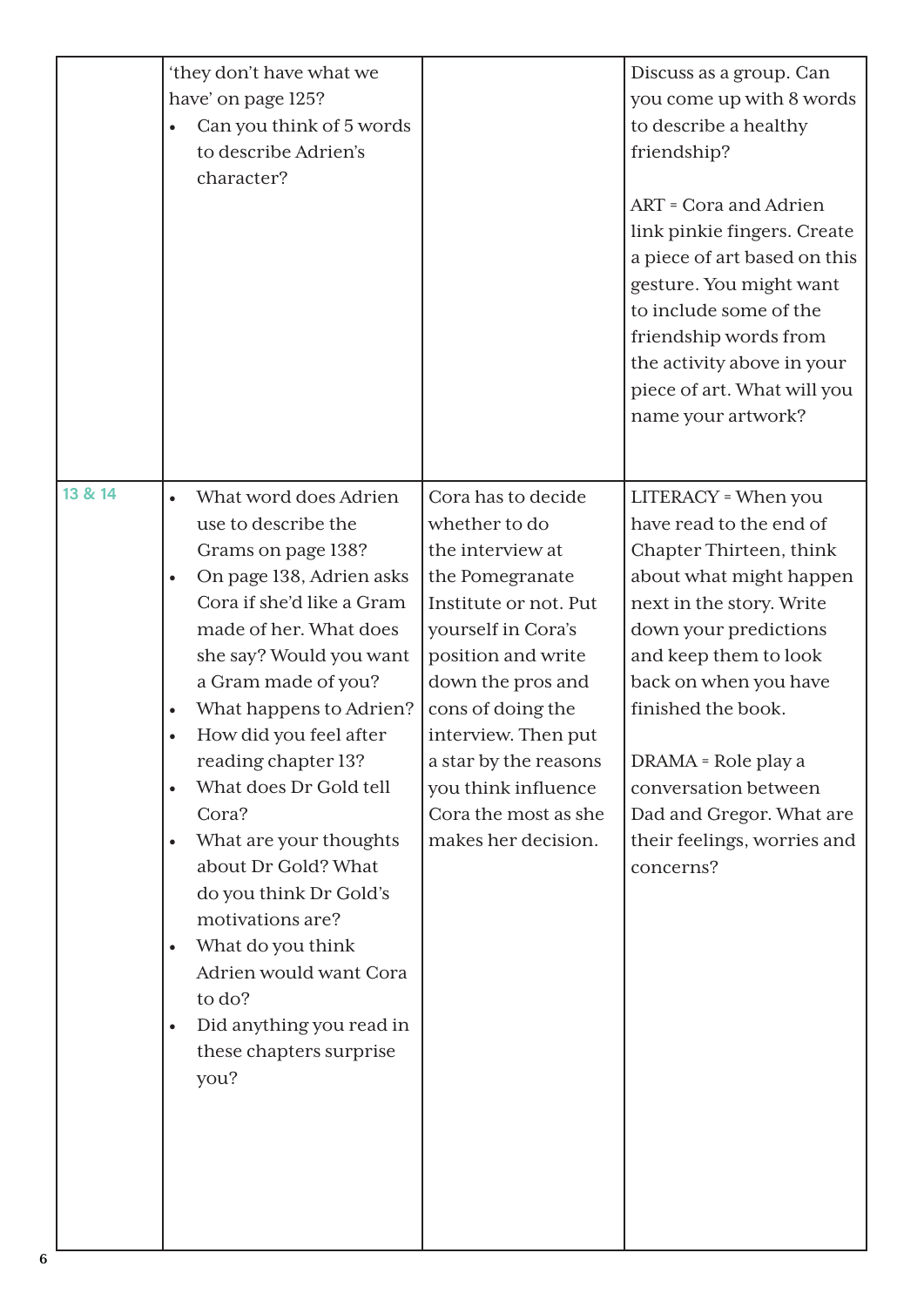| 15 & 16 | $\bullet$<br>$\bullet$<br>$\bullet$<br>$\bullet$<br>$\bullet$<br>$\bullet$<br>$\bullet$ | How does Dad react<br>when Cora tells him<br>she wants to do the<br>interview?<br>How does Cora feel<br>before her interview?<br>Can you describe the<br>interview room?<br>Who interviews Cora?<br>How does Dr Connelly<br>think Cora should refer<br>to herself? How does<br>Cora prefer to refer to<br>herself? Who has the<br>right to decide? (Page 161)<br>What are your<br>impressions of Dr<br>Connelly?<br>What does Cora think of<br>when Dr Gold asks her<br>what it feels like to be<br>her?<br>How do you think<br>Cora feels at the end of<br>chapter 16 and why? | On page 158, Cora<br>considers what it<br>means to 'mask'.<br>Draw an outline of<br>face on paper or card<br>and cut it out. On<br>one side, write down<br>words to describe<br>how Cora wants to<br>appear to the world.<br>On the other side,<br>write down words<br>to describe how she<br>often feels inside.<br>Why does Cora<br>'mask'? How do you<br>think it feels to have<br>to mask your feelings<br>a lot of the time? | PSHE = Find out the<br>difference between<br>person-first language and<br>identity-first language.<br>What are the arguments<br>for each? Like Cora,<br>many autistic people<br>prefer to use identity-<br>first language. If you are<br>not sure which language<br>someone prefers to use to<br>describe themselves, what<br>could you do? |
|---------|-----------------------------------------------------------------------------------------|---------------------------------------------------------------------------------------------------------------------------------------------------------------------------------------------------------------------------------------------------------------------------------------------------------------------------------------------------------------------------------------------------------------------------------------------------------------------------------------------------------------------------------------------------------------------------------|-----------------------------------------------------------------------------------------------------------------------------------------------------------------------------------------------------------------------------------------------------------------------------------------------------------------------------------------------------------------------------------------------------------------------------------|---------------------------------------------------------------------------------------------------------------------------------------------------------------------------------------------------------------------------------------------------------------------------------------------------------------------------------------------|
| 17 & 18 | $\bullet$<br>$\bullet$<br>$\bullet$<br>$\bullet$<br>$\bullet$                           | What does the word<br>'empathy' mean? Why<br>does the Pomegranate<br>Institute need an<br>'empathy department'?<br>How does Mr Hawkins<br>feel about Adrien's dog,<br>Cerby?<br>How does Ria describe<br>Adrien on page 174?<br>Why do you think Ria<br>doesn't visit Adrien's<br>Gram?<br>What does Cora overhear<br>the technicians say?<br>What do you think they<br>might mean?                                                                                                                                                                                             | Imagine you work<br>for the Pomegranate<br>Institute's 'Empathy<br>Department'. Write a<br>leaflet for customers<br>to read before they<br>meet a Gram. What<br>do you think they will<br>need to know?<br>What do you know<br>about Adrien's life<br>before he met Cora?<br>Write a past diary<br>entry from Adrien's<br>point of view. Your<br>diary entry could be                                                             | LITERACY/ART = Based<br>on what you know about<br>Adrien's character, draw<br>a picture of what you<br>imagine his bedroom<br>might look like.                                                                                                                                                                                              |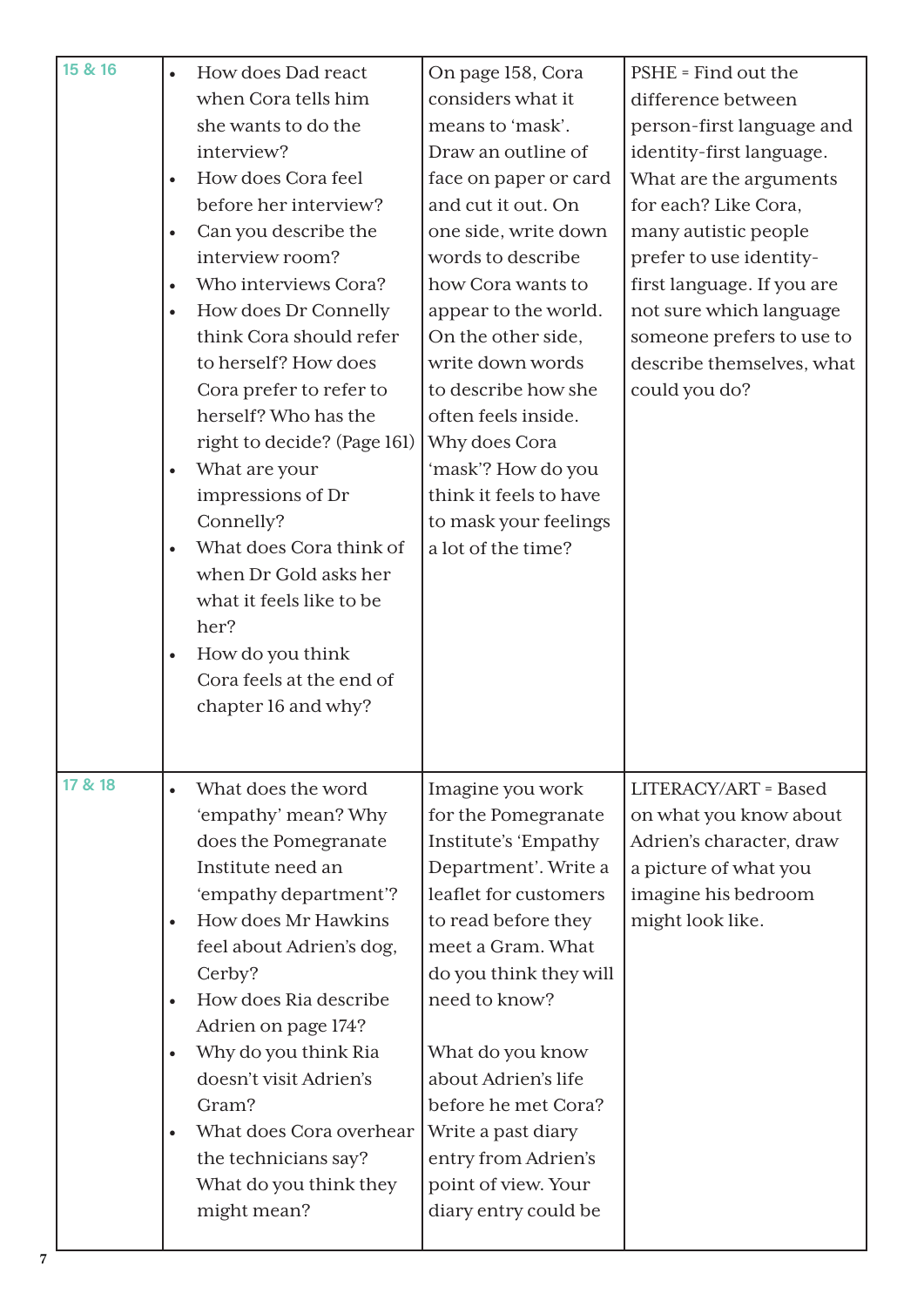|         | What is behind the<br>$\bullet$<br>mirrors?<br>What does Mr Hawkins<br>$\bullet$<br>do while he is eating his<br>lunch?<br>What do you think might<br>$\bullet$<br>happen next?                                                                                                                                                                                                                                                                                                                                                                                                                                                                                                                                                                                                                                                                                                                                                                                | set at any time in the<br>past before the events<br>of the book began.                                                                                                                                                                                                                                     |                                                                                                                              |
|---------|----------------------------------------------------------------------------------------------------------------------------------------------------------------------------------------------------------------------------------------------------------------------------------------------------------------------------------------------------------------------------------------------------------------------------------------------------------------------------------------------------------------------------------------------------------------------------------------------------------------------------------------------------------------------------------------------------------------------------------------------------------------------------------------------------------------------------------------------------------------------------------------------------------------------------------------------------------------|------------------------------------------------------------------------------------------------------------------------------------------------------------------------------------------------------------------------------------------------------------------------------------------------------------|------------------------------------------------------------------------------------------------------------------------------|
| 19 & 20 | What do you think Cora<br>$\bullet$<br>means when she says,<br>'I'm only one autistic<br>person' on page 188?<br>How do Dr Connelly's<br>$\bullet$<br>questions make Cora<br>feel? Why do you think<br>she feels this way?<br>Cora doesn't always<br>$\bullet$<br>express her emotions<br>outwardly (through<br>facial expressions, body<br>language or words).<br>Does this mean she isn't<br>feeling any emotions on<br>the inside?<br>Can you define the word<br>'prejudice'?<br>How does Cora feel when<br>$\bullet$<br>she sees her Gram?<br>What message does<br>$\bullet$<br>Cora's Gram have for<br>Cora?<br>Look at the front cover.<br>$\bullet$<br>What can you see? How<br>do you think the cover<br>illustration relates to the<br>events so far in the book?<br>Why do you think<br>$\bullet$<br>Chapter Twenty is named<br>'Gifts'?<br>What are your feelings<br>$\bullet$<br>about the Pomegranate<br>Institute at this point in<br>the story? | With a partner, re-<br>write the interaction<br>between Cora<br>and her Gram on<br>pages 205-208 as a<br>playscript. Act out the<br>scene together.<br>Write Cora's inner<br>monologue at the end<br>of Chapter Twenty.<br>What is she thinking?<br>How does she feel?<br>What questions does<br>she have? | PSHE = What assumptions<br>do you think Dr Connelly<br>has made about Cora?<br>What would you like to say<br>to Dr Connelly? |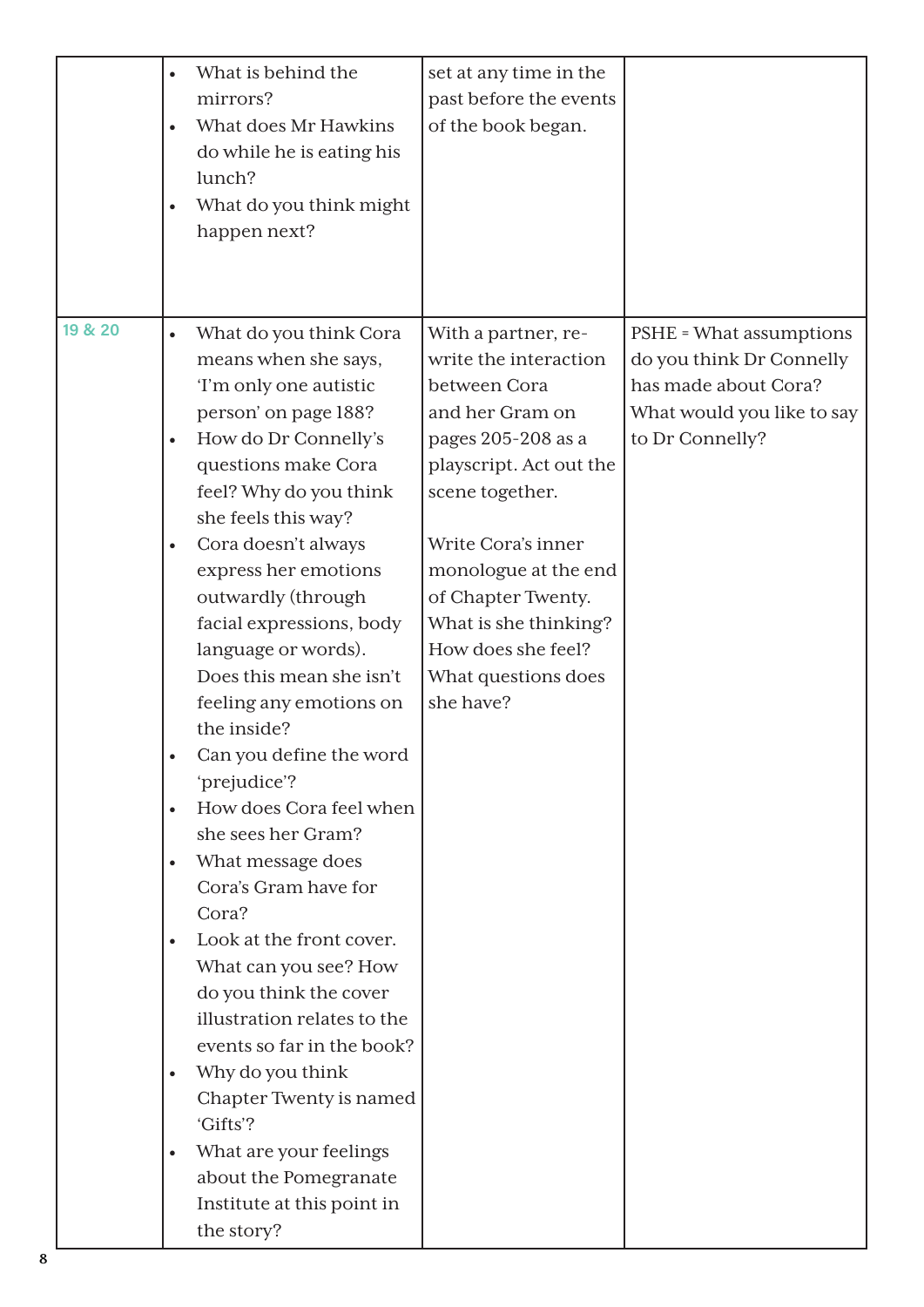| 21 & 22 | $\bullet$ | Who does Cora feel        | Write a description    | ART = On page 217, Dad        |
|---------|-----------|---------------------------|------------------------|-------------------------------|
|         |           | able to talk to about her | of a friend or family  | says, 'While everyone         |
|         |           | mum?                      | member. Focus on       | else sees sepia Kansas,       |
|         |           | Why does Cora feel like a | why they are special   | you're in technicolour Oz.'   |
|         |           | 'square peg trying to get | to you and what like   | Create a piece of art to      |
|         |           | into a round hole'? (Page | and appreciate about   | show the world through        |
|         |           | 212)                      | them.                  | Cora's eyes.                  |
|         | $\bullet$ | How does the description  |                        |                               |
|         |           | of Della Lacy on page     |                        | <b>ART/LITERACY = On page</b> |
|         |           | 215 compare to the        |                        | 218, Cora says, 'A door       |
|         |           | description of her Gram   |                        | opens in my ribcage,          |
|         |           | on page 70?               |                        | allowing all of the feelings  |
|         | $\bullet$ | How does Dad feel about   |                        | to spread out'. Draw an       |
|         |           | Cora?                     |                        | outline of a body and fill    |
|         |           | Why do you think          |                        | it with colours and shapes    |
|         |           | Cora refers to The        |                        | to represent all of Cora's    |
|         |           | Ugly Duckling and         |                        | feelings at this point in the |
|         |           | Rumpelstiltskin on page   |                        | story. Include words to       |
|         |           | 217?                      |                        | describe her emotions.        |
|         | $\bullet$ | How is Adrien's Gram      |                        |                               |
|         |           | different to the real     |                        | PHILOSOPHY/ETHICS =           |
|         |           | Adrien? How does Cora     |                        | On page 74, Cora looks        |
|         |           | feel when she discovers   |                        | at pictures of Della Lacey    |
|         |           | this?                     |                        | on social media. Do the       |
|         | $\bullet$ | What does the word        |                        | pictures look more like       |
|         |           | 'condescending' mean?     |                        | Della's Gram or Della in      |
|         |           | (Page 223)                |                        | real life? Why do you think   |
|         | $\bullet$ | How does Mrs Hawkins      |                        | this might be? Discuss the    |
|         |           | feel when she finds out   |                        | potential pros and cons       |
|         |           | about Adrien's Gram?      |                        | of using filters on social    |
|         |           |                           |                        | media. Write a balanced       |
|         |           |                           |                        | argument in response          |
|         |           |                           |                        | to the question: 'Should      |
|         |           |                           |                        | filters be allowed on social  |
|         |           |                           |                        | media?                        |
| 23 & 24 | $\bullet$ | How has Cora's opinion    | Draw a picture of      | LITERACY = Can you think      |
|         |           | of the Pomegranate        | Dr Gold. Fold it in    | of 5 words to describe        |
|         |           | Institute changed?        | half. On one side      | Cora at this point in the     |
|         | $\bullet$ | On page 238, Cora         | write down words to    | story? How do you think       |
|         |           | uses the phrase 'digital  | describe how Cora      | Cora has changed since        |
|         |           | eugenics'. What does this | saw Dr Gold at the     | the start of the book?        |
|         |           | phrase mean?              | start of the story and | If you could give her         |
|         |           |                           |                        |                               |
|         |           |                           |                        |                               |
|         |           |                           |                        |                               |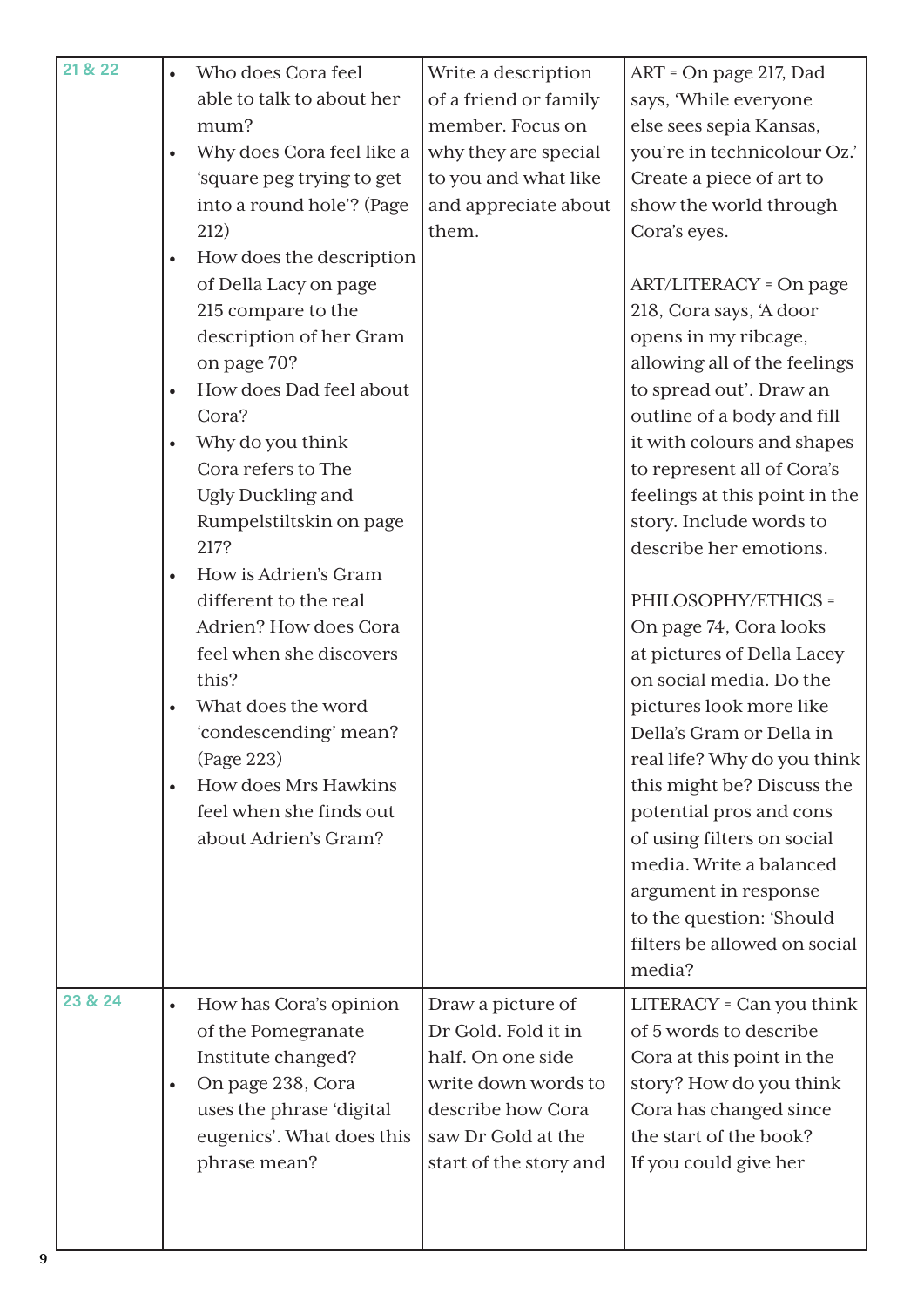|         | Why is the missed call<br>$\bullet$<br>from Dr Gold's mother<br>significant? What does it<br>tell Cora?<br>What do you think Cora<br>$\bullet$<br>means when she asks,<br>'Isn't that how it starts?'<br>on page 245?<br>Why has Dr Gold been<br>$\bullet$<br>studying Cora?<br>What adverbs does Cora<br>$\bullet$<br>use to describe how Dr<br>Gold speaks on page<br>248?<br>Does Dr Gold remind you<br>$\bullet$<br>of any other characters<br>you know from books,<br>fairy tales or films?<br>In what way does Cora<br>$\bullet$<br>show empathy and<br>compassion for Mr<br>Hawkins?<br>Why do you think<br>$\bullet$<br>Chapter Twenty-Four is<br>called 'The Cora Test'? | on the other side<br>write down words to<br>describe how she sees<br>her now.<br>How does Gregor feel<br>now he knows the<br>truth? Draw a speech<br>bubble and write<br>Gregor's thoughts<br>inside. | some words of<br>encouragement, what<br>would you say?                                                                                                                                                                                                                                                                                                                                                                                   |
|---------|-----------------------------------------------------------------------------------------------------------------------------------------------------------------------------------------------------------------------------------------------------------------------------------------------------------------------------------------------------------------------------------------------------------------------------------------------------------------------------------------------------------------------------------------------------------------------------------------------------------------------------------------------------------------------------------|-------------------------------------------------------------------------------------------------------------------------------------------------------------------------------------------------------|------------------------------------------------------------------------------------------------------------------------------------------------------------------------------------------------------------------------------------------------------------------------------------------------------------------------------------------------------------------------------------------------------------------------------------------|
| 25 & 26 | In what way is the real<br>$\bullet$<br>Adrien 'with' Cora at the<br>Debate Hour recording?<br>What are Cora's<br>$\bullet$<br>motivations to speak<br>out?<br>How does Cora define<br>$\bullet$<br>love? Do you agree with<br>this definition?<br>How do the audience<br>$\bullet$<br>react to Cora? How<br>would you react if you<br>were in the audience?<br>How does Cora feel<br>$\bullet$<br>about being autistic?<br>Who is Sheyda and what<br>$\bullet$<br>does she say?                                                                                                                                                                                                  | Write a newspaper<br>article reporting on<br>the events of Debate<br>Hour.                                                                                                                            | <b>LITERACY</b> = Write some<br>tweets you think audience<br>members might have<br>sent after watching Cora's<br>intervention on 'Debate<br>Hour'. What hashtags<br>might they have used?<br>PSHE = Write a letter to<br>yourself that you can open<br>and read any time you<br>are doubting yourself or<br>feeling low in confidence<br>and self-belief. What<br>advice do you have for<br>yourself? What words do<br>you need to hear? |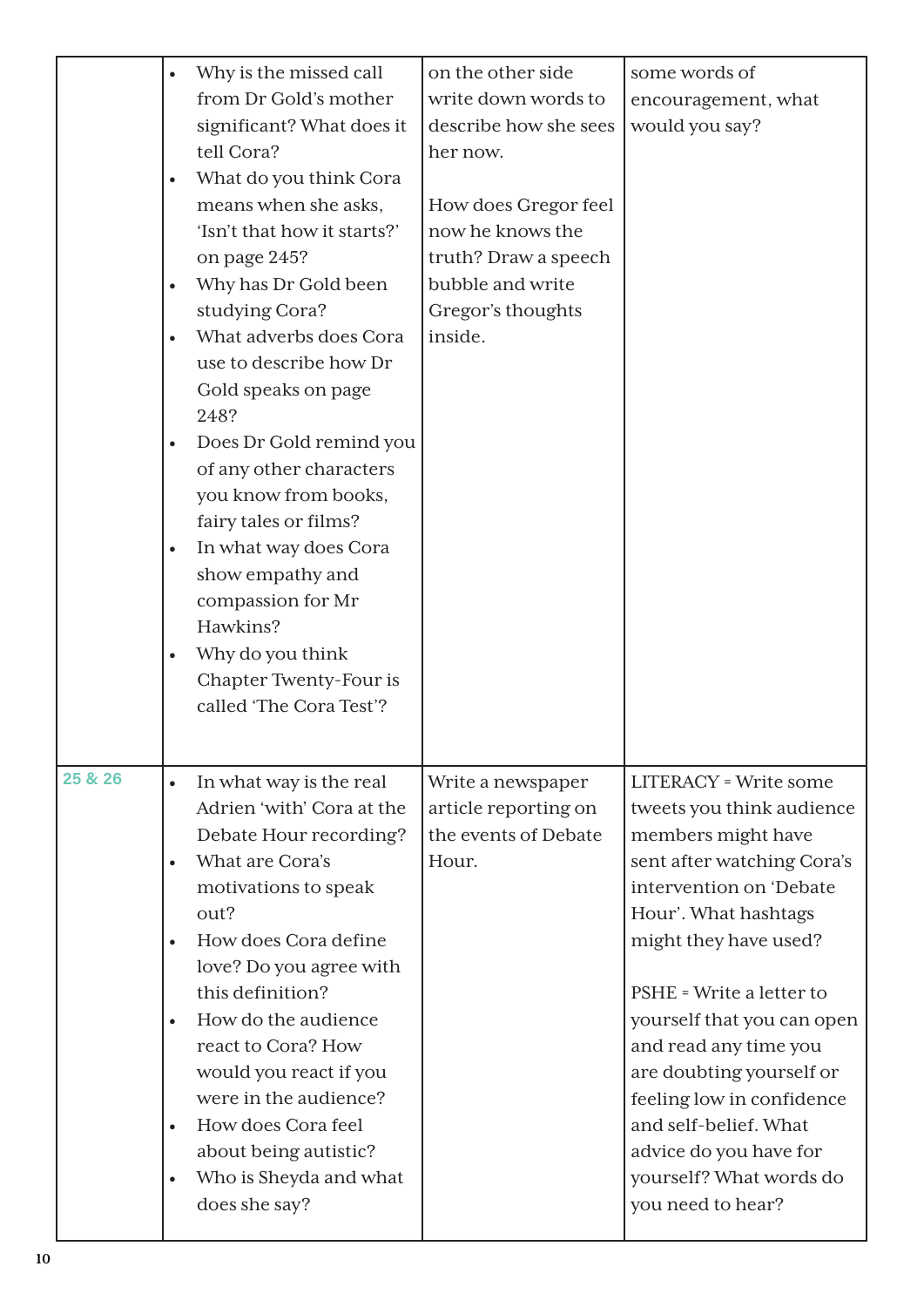|         | How do you feel as you<br>read Cora's speech?<br>Underline any sentences<br>that inspire you.<br>Why does Cora go back<br>$\bullet$<br>to the Pomegranate<br>Institute?<br>What has Cora learnt<br>about grief?<br>How does Cora feel at the<br>$\bullet$<br>end of Chapter Twenty-<br>Six?                                                                                                                                                                                                                                                                                                                                                                                                |                                                                                           | Seal the letter and put it<br>somewhere safe. You can<br>open it any time you need<br>it.<br>PHILOSOPHY/ETHICS<br><b>DISCUSSION = Do AI</b><br>devices have opinions?<br>Can they be prejudiced?<br>What if AI devices are<br>designed and built<br>by people who hold<br>prejudices (such as ableist,<br>racist or sexist beliefs)?<br>Discuss the problem of<br>bias in AI What can we do<br>to protect against this?                                                                                                                 |
|---------|--------------------------------------------------------------------------------------------------------------------------------------------------------------------------------------------------------------------------------------------------------------------------------------------------------------------------------------------------------------------------------------------------------------------------------------------------------------------------------------------------------------------------------------------------------------------------------------------------------------------------------------------------------------------------------------------|-------------------------------------------------------------------------------------------|-----------------------------------------------------------------------------------------------------------------------------------------------------------------------------------------------------------------------------------------------------------------------------------------------------------------------------------------------------------------------------------------------------------------------------------------------------------------------------------------------------------------------------------------|
| 27 & 28 | What happens to Adrien's<br>$\bullet$<br>chip? What does Cora do<br>with her own chip?<br>What happened in the<br>$\bullet$<br>weeks and months after<br>the live TV broadcast of<br>'Debate Hour'?<br>How does Cora refer to<br>Dr Connelly?<br>Why does Clara Linell<br>$\bullet$<br>correct the journalist<br>who calls her the 'first<br>autistic lawyer'? Page 296<br>What do you think would<br>$\bullet$<br>have happened if Cora<br>had not taken the action<br>she did?<br>What is 'The Spectrum'?<br>$\bullet$<br>Reflect on the book's<br>$\bullet$<br>title, 'Show us who you<br>are'. How does it relate<br>to the story? Why do you<br>think the author chose<br>this title? | Write one of the<br>speeches Cora has<br>given since her<br>appearance on<br>Debate Hour. | <b>LITERACY</b> = Write a<br>thank you letter to Cora<br>from the point of view of<br>someone she has inspired.<br>LITERACY = Write a<br>magazine profile of Cora.<br>ICT = Choose one<br>inspiring quote from the<br>book. Make your quote<br>into a poster to display on<br>your classroom wall.<br><b>LITERACY</b> = What articles<br>and features do you think<br>will be in the first edition<br>of 'The Spectrum'? Design<br>your own class newspaper.<br>What will you call your<br>newspaper?<br>What topics will you<br>cover? |